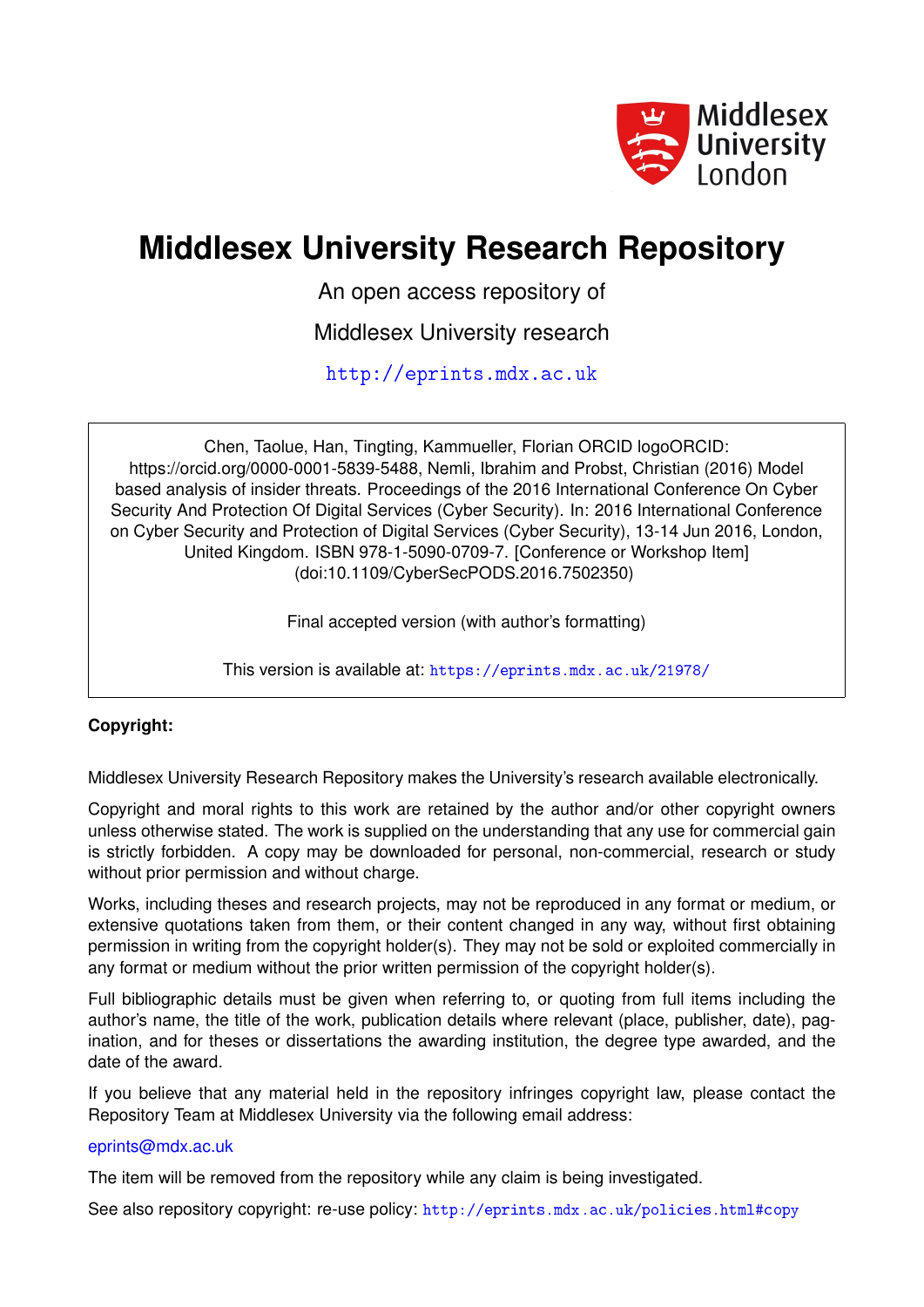## Model Based Analysis of Insider Threats

Taolue Chen Middlesex University London t.chen@mdx.ac.uk

Tingting Han Birkbeck, University of London tingting@dcs.bbk.ac.uk

Florian Kammueller Middlesex University London f.krammueller@mdx.ac.uk

Ibrahim Nemli Technical University Denmark ibrahimnemli@msn.com

Christian W. Probst Technical University Denmark cwpr@dtu.dk

*Abstract*—In order to detect malicious insider attacks it is important to model and analyse infrastructures and policies of organisations and the insiders acting within them. We extend formal approaches that allow modelling such scenarios by quantitative aspects to enable a precise analysis of security designs. Our framework enables evaluating the risks of an insider attack to happen quantitatively. The framework first identifies an insider's intention to perform an inside attack, using Bayesian networks, and in a second phase computes the probability of success for an inside attack by this actor, using probabilistic model checking. We provide prototype tool support using Matlab for Bayesian networks and PRISM for the analysis of Markov decision processes, and validate the framework with case studies.

#### I. INTRODUCTION

Computer security has always been considered as a crosscutting problem domain. Today, the real security risks are largely based on the attacker being someone within the organisation; security has to emphasize the top-layer, the organisational part of security. This organisation cannot be reduced to individual interactions between human and computers, but must be viewed from a more global perspective in which "organisation" refers to the infrastructure of a company or other segments of societal life in which humans and physical devices interact.

While attack vectors can be identified through invalidation of policies [4], a *quantitative* analysis is still missing. Moreover, it is crucial that a security analyst in an organisation has tools that enable a concrete estimation of insider risk given an infrastructure, the actors and their profiles. We thus propose in this paper a quantitative framework for the estimation of malicious insider risk that uses probabilities as well as budgets of actors for insider threat analysis.

This is an extended abstract of the paper [3] with the same title, which provides more details on the preliminaries, analysis framework, as well as examples.

#### II. AN ANALYSIS FRAMEWORK

The overall aim of the analysis is to estimate the probability that an employee of an organisation (conceived as the insider) launches a successful insider attack. Generally speaking, our framework consists of two components: The *intentional analysis* provides a quantitative measure for the risk that a

particular employee may reach the tipping point and turn into a malicious insider; the *behavioural analysis* estimates where an insider could successfully launch an attack in a company's infrastructure. This is influenced by the personal characteristics of the attacker, for example, the attacker's skill to break a lock or succeed in social engineering the secretary. We elaborate the *model-based* techniques we propose for the two parts of analysis as follows.

#### *A. Intentional Analysis*

Insider threats are usually specified by *System Dynamics* [2]. Our analysis involves enriching the System Dynamics model by quantitative information, *i.e.*, the (conditional) probabilities, giving rise to a Bayesian network. The graph structure of the Bayesian network conforms to the given System Dynamics model. Technically, for each node in the System Dynamics model, we introduce a random variable. In general, we usually have the following two cases:

- 1) For *events* that might happen, the corresponding random variable is governed by the *Bernoulli distribution*, *i.e.*, it takes value 1 with success probability  $p$  and value 0 with failure probability  $q = 1 - p$ ;
- 2) For quantities of continuous nature, in principle we can introduce a continuous random variable, *e.g.*, the *degree* of dissatisfaction, ranging over [0, 1]. However, for computational efficiency, we usually discretise  $[0, 1]$  into partitions  $[0, 0.1)$ ,  $[0.1, 0.2)$ ,  $\cdots$ , or even coarser granularity, such as "low", "mediate", "high", which could correspond to  $[0, 0.3), [0.3, 0.7), [0.7, 1]$ , respectively.

As the next step, we need to specify the conditional probabilities appearing in the Bayesian network, which can be *learnt* from historical data by standard machine learning techniques.

*a) Implementation:* We provide a preliminary implementation of the intention analysis framework, by leveraging the *Bayes Net Toolbox* ([7], BNT), a tool for Bayesian network that is an open-source Matlab package for directed graphical models. It supports many kinds of nodes (probability distributions), exact and approximate inference, parameter and structure learning, and static and dynamic models.

We encode our Bayesian network in Matlab in a straightforward way: the directed acyclic graph (given in the System Dynamics model) is specified as an adjacency matrix and the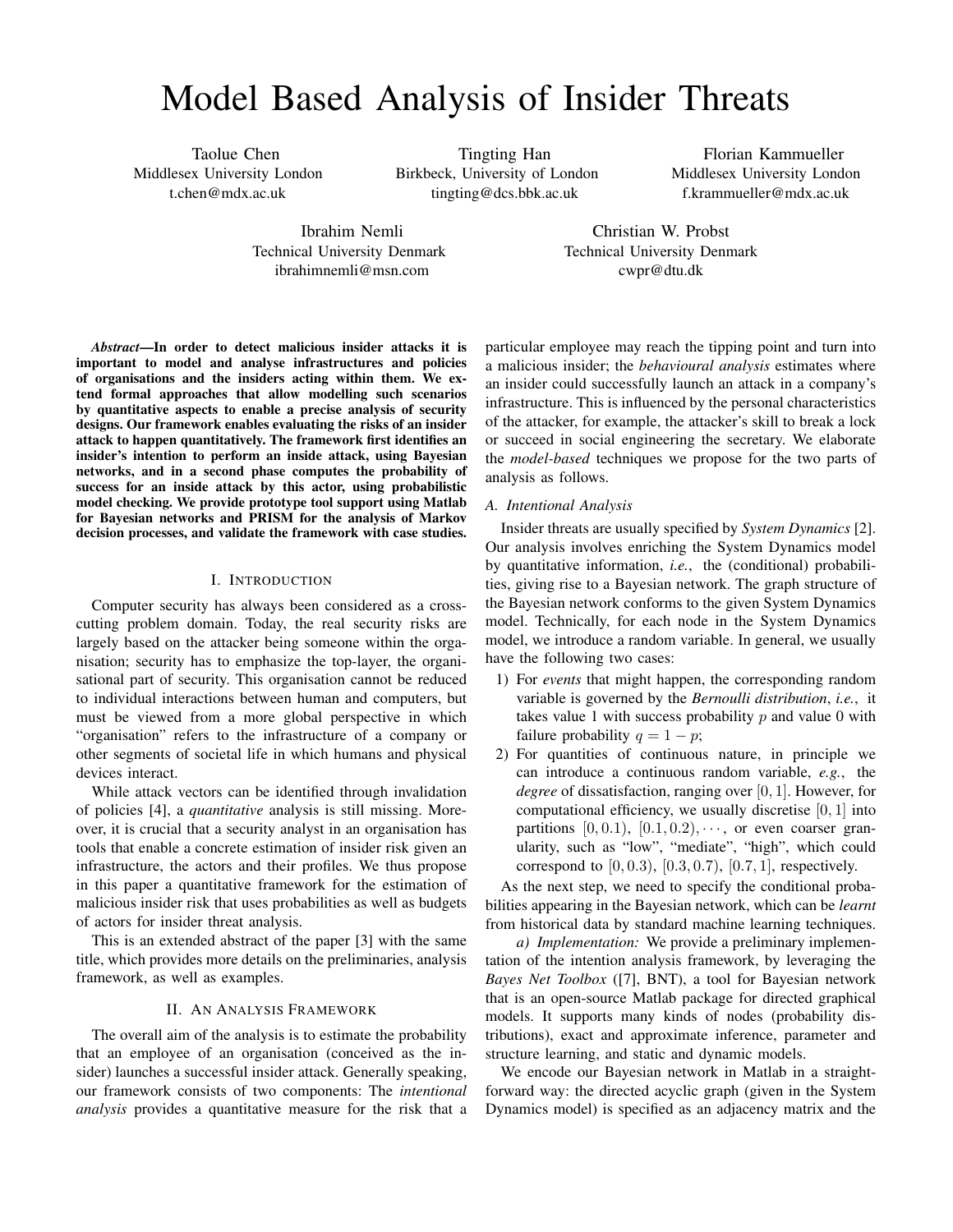conditional probabilities are specified by the "CP" constructor provided by BNT.

With the Bayesian network model, one can carry out various analyses, which are typically done by *probabilistic inference*. Below we exemplify two queries by performing exact inference and using only the standard junction tree algorithm (supported by the junction tree engine in BNT).

A typical *likelihood query* for the BN such as

$$
Pr[Steal = H | Den = 1 and Event = 1]
$$

can be done by computing joint distributions. Intuitively, this is to compute the probability that the insider's desire to steal is high (Steal  $= H$ ) on the condition that the organisation denies the insider's request (Den  $= 1$ ) and there is a competitor enticing the insider (Event  $= 1$ ). This serves our basic purpose of the intentional analysis.

We can also perform an *a posteriori* query that computes the probability of a precipitating event given that the insider's desire to steal is high, *e.g.*,  $Pr[Event = 1 | Steal = H]$ . This is done by computing marginal distributions. Such an analysis is useful as the analyst can identify the main factors which lead to the insider attack.

#### *B. Behavioural analysis*

The second component of our framework is the behavioural analysis of insider threats. Given the infrastructure of the organisation and a personal profile, this analysis estimates the probability of successful insider attacks. This part of the analysis has four steps:

- Step 1: Model the infrastructure in the *abstract system specification*.
- Step 2: Encode the abstract system specification in Ex-ASyM and generate the *labelled transition system*. The transformation performs a reachability analysis to generate the set of valid configurations and transitions. The analysis visits all locations where an actor might be, performs all actions that the actor does not need another data item for, and generates states and transitions accordingly. If a new data item has been obtained or a new location has been reached, the algorithm performs all actions that the new capability enables. This computation is repeated until a fix point is reached.
- Step 3: Translate the *transition system* into *Markov decision processes* (MDP) by annotating the transitions with probabilities.

An MDP for the system can be found in Fig. 1. For the probabilities, we mainly consider: (1) *entering probability*, which, for each state (being physical or logical), specifies the probability for an actor (insider) to access that location by any means. (2) *successful probability*, which, for each terminal state, specifies the probability that an actor manages to accomplish the attack after entering the terminal location. (3) detecting probability, which, for each state, specifies the probability of being caught when the insider attempts to perform the attack.



Fig. 1. MDP model of the example

We use the probabilistic model checker PRISM [5] to specify the MDP.

• Step 4: Perform behavioural analysis by verification and synthesis of the Markov decision process.

Now we analyse the obtained MDP by standard probabilistic model checking techniques to compute the maximum probability that the insider steals a confidential file without being caught. Note that the insider has different strategies, for instance, selecting where to go from a physical location, or trying to social engineer other actors. The insider's goal is to maximise success probability, whereas the organisation must consider a worst-case scenario.

Such a problem boils down to computing the maximum probability to reach the state (succ,  $\checkmark$ ) (state (6,  $\checkmark$ ) in the running example). For this purpose, we consider the query  $Pmax=?[ $F$  (loc=succ and tick=1)]$ where PRISM returns the maximum probability, as well as the corresponding strategy for the insider to achieve this probability.

By such an analysis, the organisation can identify the potential weakness of the infrastructure, and carry out necessary security improvement.

#### *C. Budget Analysis*

The behaviour analysis focuses exclusively on analysing the best strategy of an insider to maximise the chance of success. A tacit assumption is that the insider is determined to launch the insider attack at all costs. However, in practice, typically each (insider) action comes with a *cost*, in terms of money, time, or computation power. The cost of attacks is an important factor when selecting the strategy to launch the attack, or to decide whether such an attack pays off.

Therefore, a refined analysis – *budget analysis* – should take the limited resource of insiders into account. One typical scenario is that the insider has a certain budget to launch the attack. Intuitively, the budget captures the capital the insider